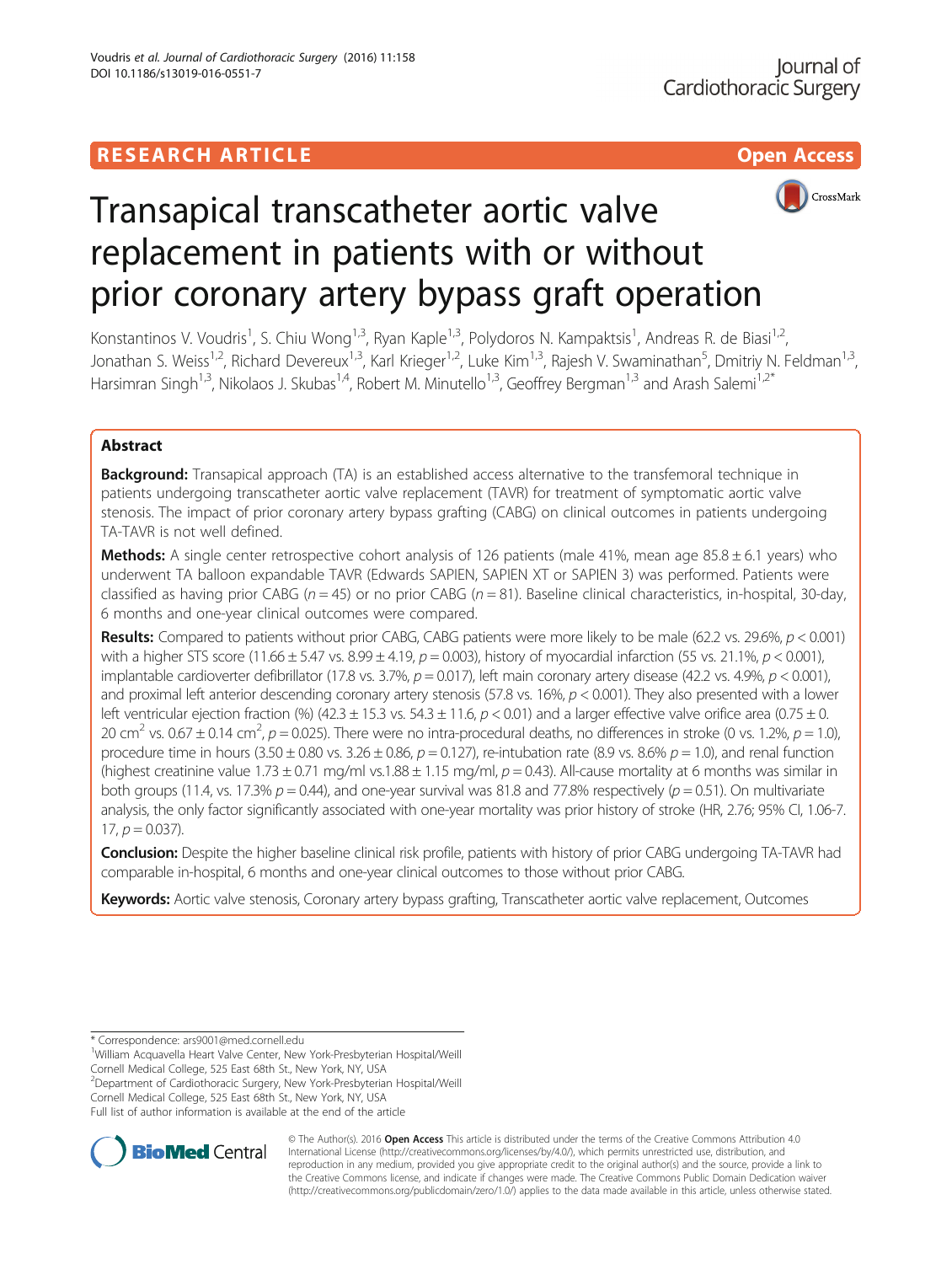## Background

Redo cardiac surgery is associated with an increased risk of morbidity and mortality in comparison with an initial cardiac operation  $[1-3]$  $[1-3]$  $[1-3]$  $[1-3]$ . In patients with prior coronary artery bypass grafting (CABG) and patent grafts undergoing reoperation for surgical aortic valve replacement (SAVR), in addition to technical issues related to cicatrix formation and dissection, myocardial protection and prevention of graft injuries are concerns that require careful surgical management [\[3](#page-8-0), [4](#page-8-0)].

Transcatheter aortic valve replacement (TAVR) has shown good early and mid-term results in patients with severe aortic stenosis and various comorbidities or inoperable patients [[5](#page-8-0)–[7](#page-8-0)]. High-risk or inoperable patients with severe aortic stenosis who had previously undergone cardiac surgery represent a particularly challenging group that could benefit from a minimally invasive trans-catheter approach. Trans-apical (TA) TAVR has become an alternative access site for the treatment of high-risk patients with severe symptomatic aortic stenosis. Because of the minimally invasive nature of this approach, TA-TAVR has become particularly attractive in high-risk patients with prior cardiac surgery [[8, 9](#page-8-0)]. However up to now the impact of prior CABG on the clinical outcome after TA-TAVR has yet to be defined. The purpose of the present study was to compare outcomes of patients with prior CABG undergoing TA-TAVR with those undergoing TA-TAVR as an initial procedure.

#### Methods

## Patients

Between October 2010 and December 2014, 126 consecutive high-risk patients (male 41%, mean age 85.8 ± 6.1) underwent TA-TAVR. Of these, 45 patients (36%) have had prior CABG. Patients included in the study were symptomatic adults (94% had NYHA class III and IV) with severe aortic stenosis who were not candidates for SAVR because of co-morbidities. Severe aortic stenosis was defined by effective valve orifice area <0.8  $\text{cm}^2$ , mean aortic valve gradient ≥40 mmHg, or peak aortic jet velocity ≥4.0 m per second. Risk factors for cardiovascular surgery were assessed on the Society for Thoracic Surgeons (STS) calculator (STS score >10% indicating very high surgical risk). Patient data were collected prospectively during treatment using standardized forms to record demographic and clinical characteristics as well as procedural data. Pre-interventional patient screening included trans-thoracic echocardiography and coronary artery angiography for exclusion of coronary artery disease. For patients identified with coronary artery disease, a revascularization procedure was performed prior to the valve replacement. Aortic and mitral regurgitation were assessed in all relevant views using color and spectral Doppler. Transvalvular regurgitation was graded according to American Society of Echocardiography recommendations as none, trace, mild, moderate, or severe. Follow-up was obtained at 30 days, 6 months and one year based on the medical records and on physician and patient interviews. All patients had trans-thoracic echocardiography at 30 days and one-year clinical follow-up. The primary end-point of this analysis was death from any cause at 6 months and one year. Secondary safety end-points were major adverse events as defined by the Society for Thoracic Surgeons and the American College of Cardiology TVT Registry™ [\(https://www.ncdr.com/](https://www.ncdr.com/WebNCDR/docs/default-source/tvt-public-page-documents/tvt-registry-2_0_coderdatadictionary.pdf?sfvrsn=2) [WebNCDR/docs/default-source/tvt-public-page-document](https://www.ncdr.com/WebNCDR/docs/default-source/tvt-public-page-documents/tvt-registry-2_0_coderdatadictionary.pdf?sfvrsn=2) [s/tvt-registry-2\\_0\\_coderdatadictionary.pdf?sfvrsn=2\)](https://www.ncdr.com/WebNCDR/docs/default-source/tvt-public-page-documents/tvt-registry-2_0_coderdatadictionary.pdf?sfvrsn=2) and Valve Academic Research Consortium (VARC) [\[10](#page-8-0)] criteria. The therapeutic options of SAVR (with CABG where applicable) or TA-TAVR were discussed extensively with all patients. The choice of treatment was made at the discretion of the heart team, consisting of cardiac surgeons and interventional cardiologists, based on individual risk assessment, patient preference and a transfemoral-first evaluation process. The study protocol was approved by the institutional review board at the medical school and individual patient consent was obtained.

## Aortic valve implantation

Procedural details of the technique have been previously described [\[11](#page-8-0)]. All operations were performed in a specially equipped angiography suite that fulfills the standards of a hybrid operating room. Besides standard hemodynamic monitoring, transesophageal echocardiography was routinely utilized and cardiopulmonary bypass was available in all cases.

A transverse incision approximately 8 cm in length was created in the inframammary position. This was carried through subcutaneous tissues using Bovie electrocautery. A retractor was placed and pleural adhesions were carefully dissected free. The pericardium was identified and carefully opened. Adhesions of the heart to the pericardial cavity were carefully dissected. An area approximately 2 cm superior and 2 cm lateral to the true apex was identified. Circumferential pursestring sutures were placed using 2–0 Prolene suture. Heparin was given to achieve an ACT of greater than 250 s. The apex was accessed with a needle and through the use of a Supra Core wire (Abbott Vascular, Santa Clara, CA, USA) the aortic valve was crossed. The commercially available balloon-expandable aortic valve prosthesis Edwards SAPIEN™, SAPIEN XT™ or SAPIEN 3™ was used (Edwards Lifesciences, Irvine, CA, USA). Fluoroscopy and trans-esophageal echocardiography were used to guide the catheter across the native valve and direct deployment of the stent at the level of the annulus. During a period of rapid pacing, the valve was deployed. Valve function was immediately assessed by angiographic and echocardiographic visualization. Pursestring sutures were tied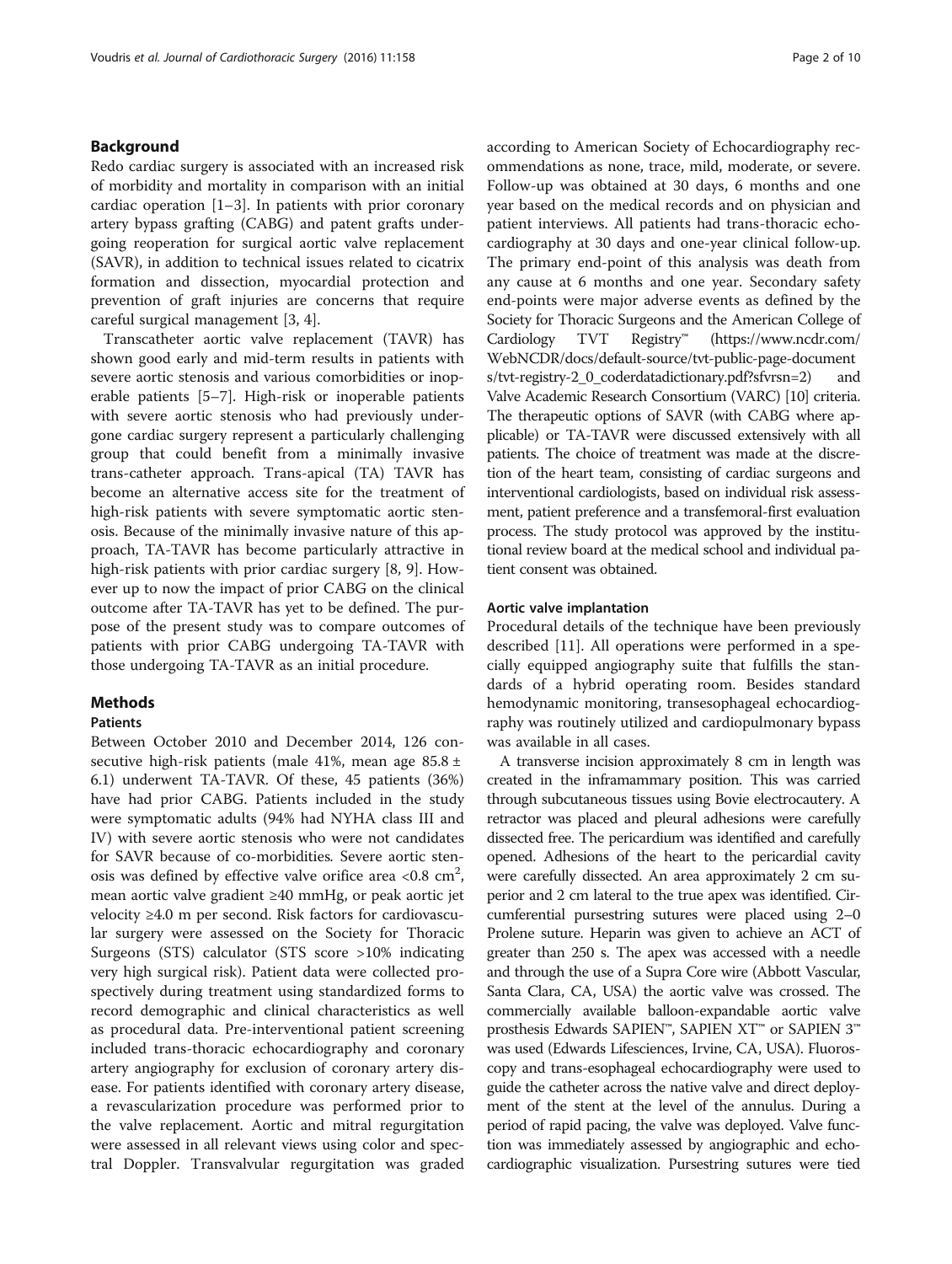and a buttressing 3–0 Prolene pledgeted suture was placed in a mattress fashion. A left lateral chest tube was inserted. The incision was closed in a standard fashion and sterile dressings were applied.

### Statistical analysis

Data are presented as frequency distributions and percentages. All continuous data are expressed as mean ± standard deviation and categorical data are reported as count (percent). Categorical variables were analyzed with the Fischer's exact test or  $X^2$  test and continuous variables with Student's t-tests for means with normal distribution, and the Wilcoxon rank sum test for skewed data. Timeto-event data were summarized by frequencies and logrank statistics. For one-year survival, Kaplan-Meier estimates were calculated and compared using the logrank test. A univariate Cox model was used to analyze one-year survival data, with a P value of less than 0.10 indicating statistical significance. A multivariate Cox model with stepwise regression, adjusted for history of stroke, dyslipidemia, presence of pre-procedure atrial fibrillation, STS score, NYHA class, severity of pre-procedure aortic regurgitation and new onset atrial fibrillation was used to assess hazard ratios (HR) and 95% confidence interval (CI). A P-value of 0.05 indicated statistical significance. All statistics were computed with the SPSS software (SPSS 21.0 for Windows, SPSS Inc).

## Results

#### Patient characteristics and co-morbidities

One hundred and twenty-six consecutive patients underwent TA-TAVR at our institution during the study period; 45 (36%) had a prior history of CABG. Table [1](#page-3-0) summarizes the preoperative characteristics of this cohort. Compared to patients without prior CABG, CABG patients were more likely to be male (62,2 vs. 29.6%,  $p <$ 0.001), with higher prevalence of dyslipidemia (88.9 vs. 72.8%,  $p = 0.04$ ) and diabetes (44.4 vs. 23.5%,  $p = 0.02$ ), history of myocardial infarction (55 vs. 21.1%,  $p < 0.001$ ), implantable cardioverter defibrillator (17.8 vs. 3.7%,  $p =$ 0.017), left main coronary artery disease (42.2 vs. 4.9%,  $p < 0.001$ ) and proximal left anterior descending coronary artery stenosis (57.8 vs. 16%,  $p < 0.001$ ). The mean calculated STS score was higher in the CABG group  $(11.66 \pm 5.47 \text{ vs. } 8.99 \pm 4.19, p = 0.003)$ . Echocardiography before valve implantation showed significantly lower left ventricular ejection fraction  $(\%)$   $(42.3 \pm 15.3)$ vs.  $54.3 \pm 11.6$ ,  $p < 0.01$ ), a slightly larger effective valve orifice area  $(0.75 \pm 0.20 \text{ cm}^2 \text{ vs. } 0.67 \pm 0.14 \text{ cm}^2)$  $p = 0.025$ ), a larger left ventricular diameter at end systole  $(4.05 \pm 1.88 \text{ cm} \text{ vs. } 3.42 \pm 1.21 \text{ cm}, p = 0.026)$ and a higher prevalence of moderate/severe mitral valve regurgitation (16.0 vs. 35.6%,  $p = 0.016$ ) in patients with prior CABG.

## Procedural data and in-hospital outcomes

Procedural data for the study cohort are shown in Table [2.](#page-4-0) All patients received a balloon-expandable Edwards SAPIEN™, Edwards SAPIEN XT™ or Edwards SAPIEN 3™ aortic valve prosthesis; a 23 mm bioprosthesis was more frequently used in the non CABG group (66.3 vs. 35.6%), whereas a 26 mm bioprosthesis was more frequently used in the CABG group (62.2 vs. 32.5%) ( $p = 0.002$ ). Mean surgical time in hours was slightly higher, but not significantly different, in prior CABG patients  $(3.50 \pm 0.80 \text{ vs. } 3.26 \pm 0.86, p = 0.127)$ . There were no conversions to open heart surgery, no aborted procedures, and no intra-operative deaths. In two patients with prior CABG cardiopulmonary bypass through femoro-femoral cannulation was used for persistent hypotension (4.4% vs. 0,  $p = 0.126$ ). In-hospital length of stay, stroke, myocardial infarction, duration of intubation, re-intubation, renal function after the procedure, conduction abnormalities (new left bundle brunch block or right bundle brunch block) and VARC defined bleeding and vascular complications were similar between the two groups. Post-procedure new onset atrial fibrillation was significantly lower in the CABG group (11.1 vs. 30.9%,  $p = 0.016$ ). Permanent pacemaker implantation was required in 4.9% of patients without and 6.7%, with prior CABG  $(p = 0.7)$ .

#### One-year clinical outcomes

All but one patients had clinical follow up at 6 months and one year. All-cause mortality at six months (11.4 vs. 17.3%,  $p = 0.44$ ) and one year (18.2 vs. 22.2%,  $p = 0.65$ ) were similar in patients with and without prior CABG. Similar results were observed with cardiovascular mortality (Table [3\)](#page-5-0). Survival at one year was 81.8% for patients with and 77.8% for patients without prior CABG  $(p = 0.51)$  (Fig. [1\)](#page-5-0). Improvements in echocardiographic parameters were marked and sustained both at 30 days and at one-year relative to pre-procedure values (Table [4\)](#page-6-0). There were no cases of recurrent aortic stenosis or moderate/severe aortic insufficiency in either group of patients. At 30 days, the effective aortic valve area was  $1.64 \pm 0.25$  cm<sup>2</sup> and  $1.62 \pm 0.31$  cm<sup>2</sup> (p = 0.66) in patients with and without prior CABG and mean gradient was  $9.7 \pm 3.3$  mm Hg and  $10.2 \pm 3.9$  mm Hg ( $p =$ 0.54) respectively; at one-year effective aortic valve area was  $1.82 \pm 0.35$  cm<sup>2</sup> and  $1.66 \pm 0.40$  cm<sup>2</sup> ( $p = 0.08$ ) with a mean gradient of  $10.0 \pm 4.0$  mm Hg and  $11.6 \pm 6.4$  mm Hg ( $p = 0.23$ ) respectively. Patients with prior CABG maintained a lower left ventricular ejection fraction  $(47.2\% \pm 14.3\% \text{ vs. } 57.1\% \pm 9.6\%, p < 0.001 \text{ and } 43.9\% \pm$ 16.1%, vs.  $60.0\% \pm 8.1\%$   $p < 0.001$ ) at 30 days and one year respectively; however, the changes  $(\Delta)$  on left ventricular ejection fraction pre and post procedure (at 30 days and one year) were not statistically different in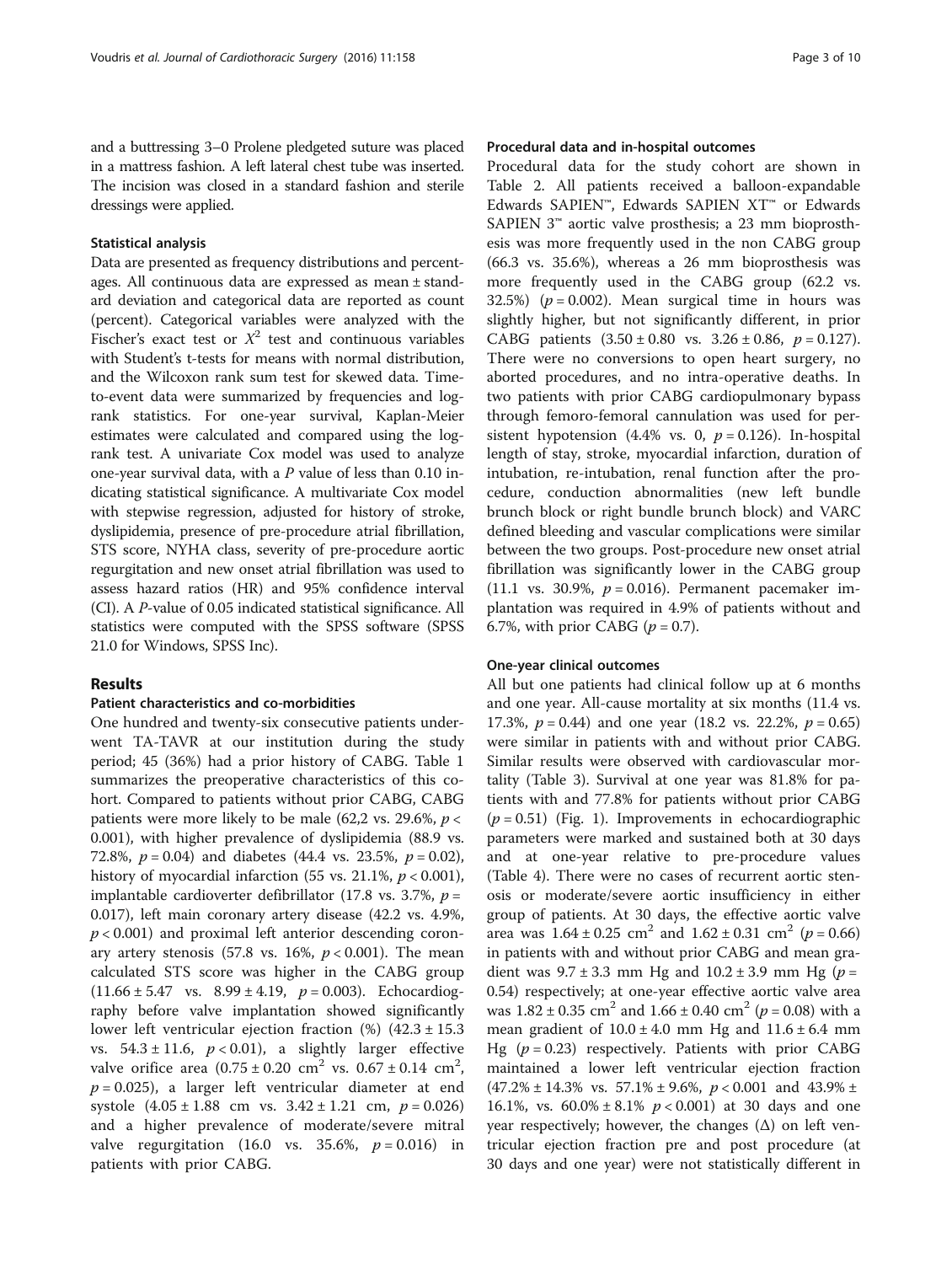|                                            | No CABG $(N = 81)$ | $CABG (N = 45)$  | $P$ Value |
|--------------------------------------------|--------------------|------------------|-----------|
| Age                                        | $85.8 \pm 6.1$     | $82.5 \pm 7.4$   | 0.008     |
| Male, (%)                                  | 24 (29.6)          | 28 (62.2)        | < 0.001   |
| BMI                                        | $25.58 \pm 4.84$   | $25.41 \pm 4.70$ | 0.853     |
| STS Score                                  | $8.99 \pm 4.19$    | $11.66 \pm 5.47$ | 0.003     |
| NYHA III or IV                             | 56 (69.1)          | 34 (75.6)        | 0.539     |
| Permanent PM                               | 9(11.1)            | 10(22.2)         | 0.120     |
| ICD                                        | 3(3.7)             | 8(17.8)          | 0.017     |
| Atrial Fibrillation                        | 27 (33.3)          | 20 (44.4)        | 0.251     |
| Previous MI                                | 16(21.1)           | 22 (55)          | < 0.001   |
| Prior PCI                                  | 41 (50.6)          | 20 (44.4)        | 0.578     |
| Stroke                                     | 8 (9.9)            | 7(15.6)          | 0.395     |
| Transient Ischemic Attack                  | 6(7.4)             | 6(13.3)          | 0.346     |
| PAD                                        | 25 (30.9)          | 20 (44.4)        | 0.174     |
| Smoking History                            | 52 (64.2)          | 30 (66.7)        | 0.847     |
| Hypertension                               | 69 (85.2)          | 42 (93.3)        | 0.253     |
| Dyslipidemia                               | 59 (72.8)          | 40 (88.9)        | 0.042     |
| <b>Diabetes</b>                            | 19 (23.5)          | 20 (44.4)        | 0.017     |
| Oral Medications only                      | 9(11.1)            | 11(24.4)         | 0.073     |
| Insulin only                               | 5(6.2)             | 5(11.1)          | 0.328     |
| Immunocompromise Present                   | 12 (14.8)          | 1(2.2)           | 0.031     |
| Left Main Stenosis > 50%                   | 4(4.9)             | 19 (42.2)        | < 0.001   |
| Proximal LAD > 70% stenosis                | 13 (16.0)          | 26 (57.8)        | < 0.001   |
| Renal Dialysis                             | 3(3.7)             | 1(2.2)           | 1.0       |
| Creatinine mg/dl                           | $1.28 \pm 0.65$    | $1.32 \pm 0.48$  | 0.686     |
| Echocardiography                           |                    |                  |           |
| Aortic Valve Area, cm <sup>2</sup>         | $0.67 \pm 0.14$    | $0.75 \pm 0.20$  | 0.025     |
| LVEF (%)                                   | $54.3 \pm 11.6$    | $42.3 \pm 15.3$  | < 0.001   |
| Aortic Valve Mean Gradient, mm Hg          | $47.7 \pm 12.5$    | $44.1 \pm 11.9$  | 0.126     |
| Aortic Valve Peak Gradient, mm Hg          | $82.5 \pm 22.4$    | $75.8 \pm 18.6$  | 0.091     |
| Aortic Valve Regurgitation Moderate/Severe | 1(1.2)             | 1(2.2)           | 1.0       |
| Mitral Valve Regurgitation Moderate/Severe | 13 (16.0)          | 16 (35.6)        | 0.016     |
| LVIDs, cm                                  | $3.42 \pm 1.21$    | $4.05 \pm 1.88$  | 0.026     |
| LVIDd, cm                                  | $4.96 \pm 1.14$    | $5.30 \pm 1.91$  | 0.212     |

<span id="page-3-0"></span>Table 1 Baseline characteristics of patients of the Prior Coronary Artery Bypass Graft Surgery and the Initial Transapical Transcatheter Aortic Valve Replacement Groups

Results are number  $(%)$  or mean  $±$  standard deviation

CABG Coronary artery bypass graft, BMI Body mass index, NYHA New York Heart Association classification, STS Society of Thoracic Surgeons, PM Pacemaker, ICD Implantable cardioverter defibrillator, MI Myocardial infarction, PCI Percutaneous coronary intervention, PAD Peripheral arterial disease, LAD Left anterior descending, LVEF Left ventricular ejection fraction, LVIDs Left ventricular diameter at end systole, LVIDd Left ventricular diameter at end diastole

both groups of patients. Post-operative incidence of moderate/severe mitral valve regurgitation was comparable between the two groups at 30 days and one-year (12.2 vs 20.0%,  $p = 0.295$  and 12.5 vs 14.2%,  $p = 1.0$ , respectively). On multivariate analysis, the only factor significantly associated with one-year mortality was prior history of stroke (HR, 2.76; 95% CI, 1.06-7.17,  $p = 0.037$ ). Neither prior CABG nor new onset atrial fibrillation

were significantly associated with 1-year mortality (HR, 0.76; 95% CI, 0.33-1.74, p = 0.51 and HR, 1.76; 95% CI, 0.78-3.95,  $p = 0.17$  respectively).

## **Discussion**

This study demonstrates that prior CABG in patients undergoing TA-TAVR does not impair clinical outcome. Patients with CABG presented herein had a clearly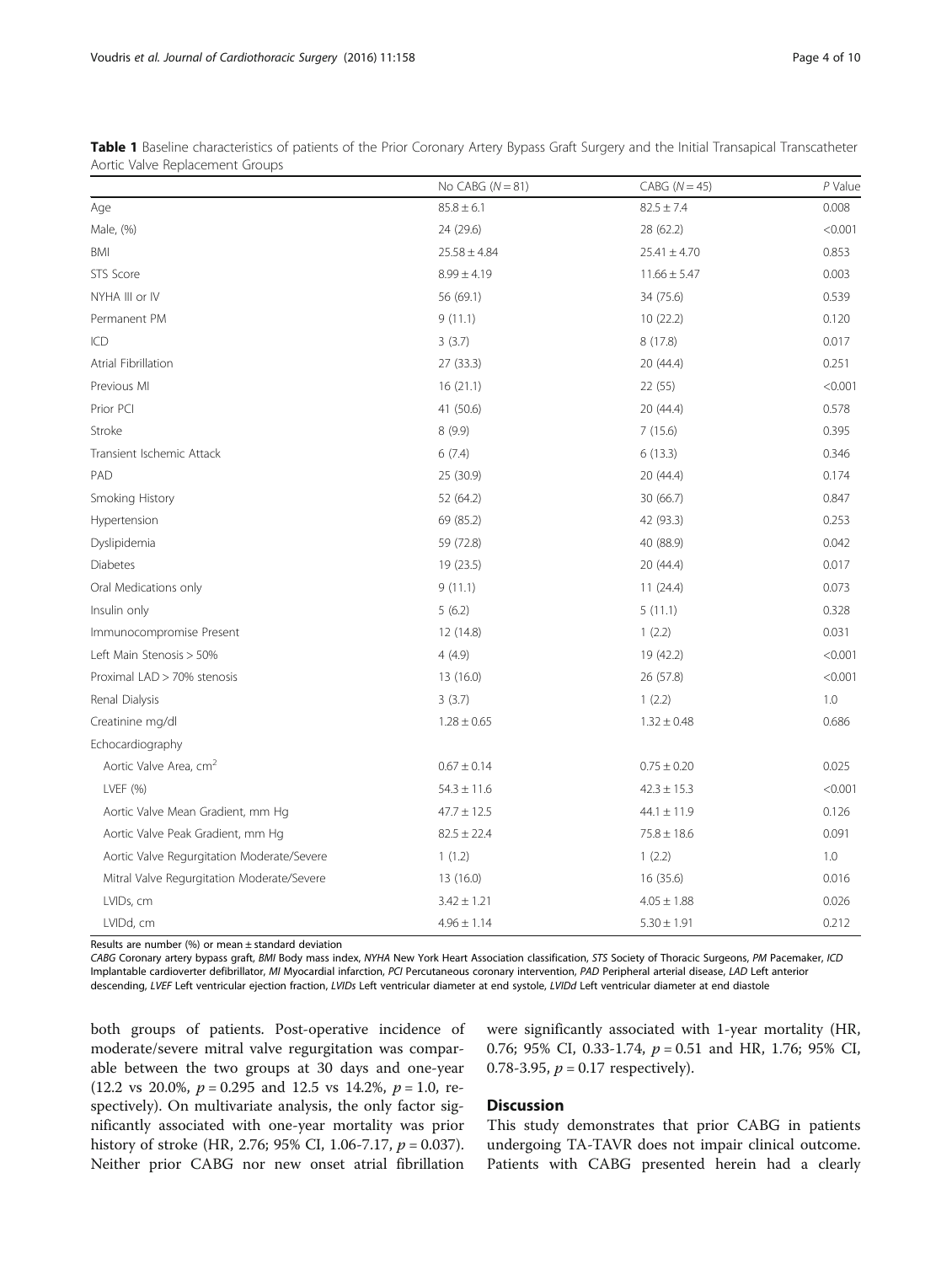<span id="page-4-0"></span>

|                                                | No CABG $(n = 81)$       | CABG $(n=45)$       | $p$ Value |
|------------------------------------------------|--------------------------|---------------------|-----------|
| Procedural Data                                |                          |                     |           |
| Valve size                                     |                          |                     |           |
| 23                                             | 53 (66.3)                | 16 (35.6)           | 0.002     |
| 26                                             | 26 (32.5)                | 28 (62.2)           |           |
| 29                                             | 1(1.3)                   | 1(2.2)              |           |
| Procedure Time (Hours)                         | $3.26 \pm 0.86$          | $3.50 \pm 0.80$     | 0.127     |
| Cardiopulmonary Bypass                         | $\circ$                  | 2(4.4)              | 0.126     |
| Outcomes                                       |                          |                     |           |
| Stroke                                         | 1(1.2)                   | $\mathbf 0$         | 1.0       |
| MI                                             | $\circ$                  | $\mathbf 0$         |           |
| New Renal Failure requiring Hemodialysis       | 5(6.2)                   | 1(2.2)              | 0.420     |
| Respiratory Distress                           | 19 (23.5)                | 12(26.7)            | 0.829     |
| Re-Intubation                                  | 7(8.6)                   | 4(8.9)              | 1.0       |
| Coronary Obstruction                           | $\mathsf{O}\xspace$      | $\mathbf 0$         |           |
| In Hospital Creatinine, (highest value, mg/dl) | $1.88 \pm 1.15$          | $1.73 \pm 0.71$     | 0.430     |
| Creatinine at discharge (mg/dl)                | $1.33 \pm 0.67$ (N = 76) | $1.40 \pm 0.57$     | 0.560     |
| Hospitalization Duration                       | $10.48 \pm 6.7$          | $9.64 \pm 7.9$      | 0.531     |
| Arrhythmias                                    |                          |                     |           |
| Conduction Disturbance                         | 12 (14.8)                | 6(13.3)             | 1.0       |
| New LBBB                                       | 10(12.3)                 | 6(13.3)             | 1.0       |
| New RBBB                                       | 2(2.5)                   | $\mathbf 0$         | 0.537     |
| New Atrial Fibrillation                        | 25 (30.9)                | 5(11.1)             | 0.016     |
| New Other Significant Arrhythmia               | 13 (16.0)                | 5(11.1)             | 0.597     |
| Permanent Pacemaker Implantation               | 4(4.9)                   | 3(6.7)              | 0.700     |
| Bleeding                                       |                          |                     |           |
| Life Threatening Bleeding <sup>a</sup>         | 4(4.9)                   | 1(2.2)              | 0.654     |
| Major Bleeding <sup>a</sup>                    | 28 (34.6)                | 15 (33.3)           | 1.0       |
| Gastrointestinal Bleeding                      | 4(4.9)                   | $\mathbf 0$         | 0.296     |
| Genitourinary Bleeding                         | 4(4.9)                   | 3(6.7)              | 0.700     |
| Transapical approach related                   | 4(4.9)                   | 2(4.4)              | 1.0       |
| PRBC Transfusion                               | 48 (59.3)                | 29 (64.4)           | 0.703     |
| # Units transfused                             | $2.2 \pm 2.0$            | $2.1 \pm 1.4$       | 0.947     |
| Vascular Complications                         |                          |                     |           |
| Major Vascular Complication                    | 1(1.2)                   | $\mathsf{O}\xspace$ | 1.0       |
| Minor Vascular Complication                    | 1(1.2)                   | $\mathsf{O}\xspace$ | 1.0       |
| Annular Dissection                             | 0                        | $\mathsf{O}\xspace$ |           |
| Requirement of CT surgery                      | $\mathsf{O}\xspace$      | 2(4.4)              | 0.126     |
| Requirement of Vascular Surgery                | 0                        | 0                   |           |

Results are number (%) or mean  $\pm$  standard deviation

MI Myocardial infarction, LBBB Left bundle branch block, RBBB Right bundle branch block, PRBC Packed red blood cells, CT Cardiothoracic surgery <sup>a</sup>Defined using VARC criteria<sup>10</sup>

elevated risk profile as expressed by a higher STS risk score, an increased prevalence of dyslipidemia, diabetes, previous myocardial infarction and significant left main stenosis, and a lower left ventricular ejection fraction.

Despite the high risk profile, procedural aspects, postprocedural complication rates, and one-year clinical outcome, were comparable between the two groups; one-year survival was 81.8 and 77.8% for patients with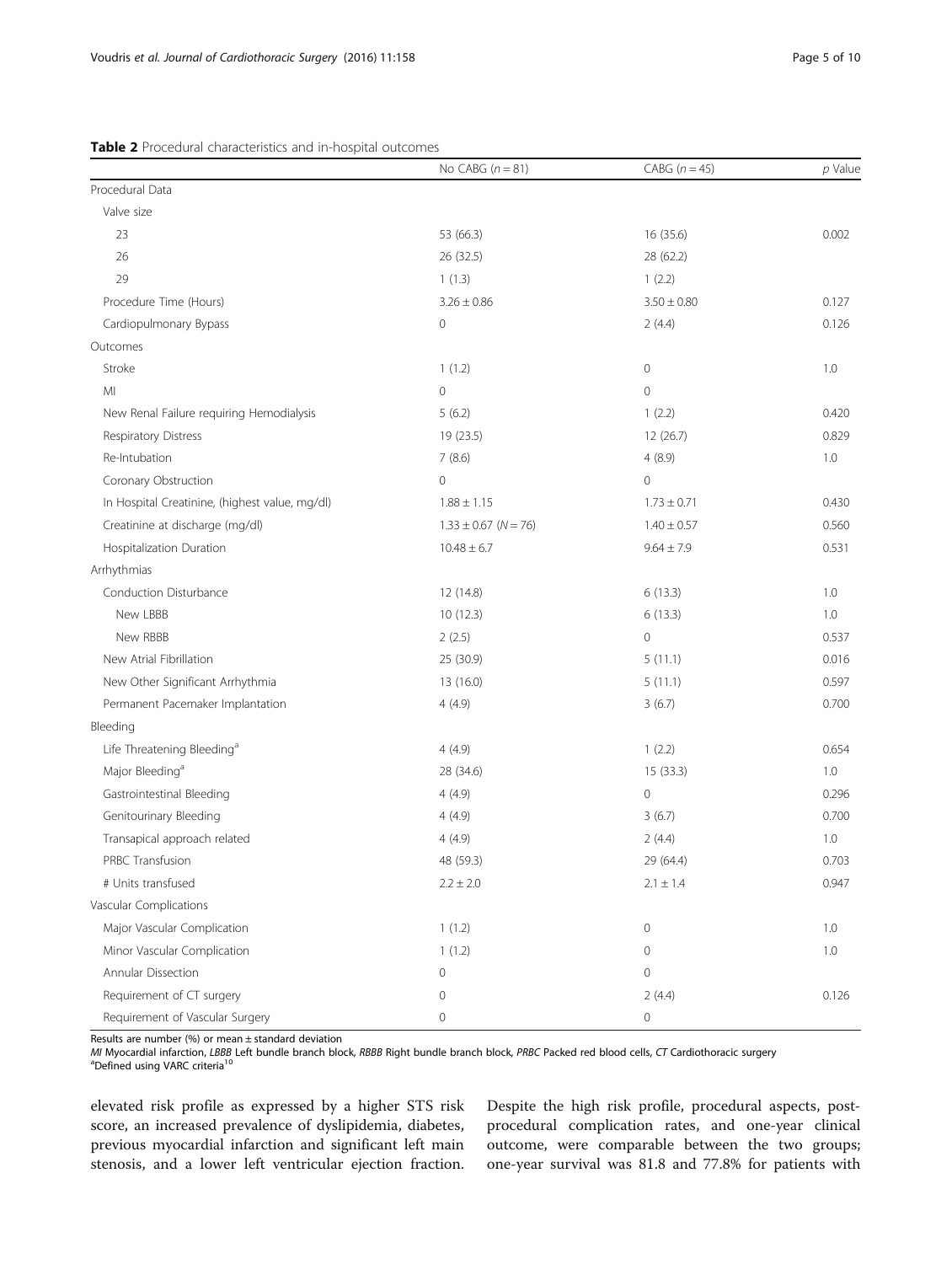<span id="page-5-0"></span>Table 3 Mortality at clinical follow-up

|                          | No CABG $(n = 81)$ CABG $(n = 44)$ |         | p Value |
|--------------------------|------------------------------------|---------|---------|
| At 6 months              |                                    |         |         |
| All-Cause Mortality      | 14 (17.3)                          | 5(11.4) | 0444    |
| Cardiovascular Mortality | 5(6.2)                             | 2(4.5)  |         |
| At 1 year                |                                    |         |         |
| All-Cause Mortality      | 18 (22.2)                          | 8(18.2) | 0.651   |
| Cardiovascular Mortality | 7(8.6)                             | 3(6.8)  |         |
| Data expressed as n (%)  |                                    |         |         |

Data expressed as n (%)

and without prior CABG respectively ( $p = 0.509$ ). Interestingly, patients with prior CABG exhibited a smaller incidence of new onset atrial fibrillation ( $p = 0.016$ ). However, on multivariate analysis new onset atrial fibrillation did not significantly increase the hazard for oneyear mortality. Conduction abnormalities and permanent pacemaker placement rate were comparable between the two groups. Echocardiography measurements of the aortic valve were similar both at 30 days and at one year and changes on left ventricular ejection fraction at follow up were not statistically different in both groups of patients. The only predictor for mortality on multivariate analysis was history of stroke.

TAVR has been documented to be safe and effective in inoperable patients with severe aortic stenosis and has also emerged as an alternative to open SAVR in highrisk patients with severe aortic stenosis [[5, 6](#page-8-0)]. Patients undergoing cardiac re-operation consist a high-risk subgroup [\[12](#page-8-0)]. Despite previous reports showing that SAVR can be performed safely and with excellent outcomes in patients with prior CABG [[13, 14](#page-8-0)], the risk of mortality and morbidity in this subgroup is higher. Repeat sternotomy pose the risk of coronary graft injury during reentry to the mediastinum and difficulty in myocardial protection as well as potential traumatic injury and hemorrhage [[3, 12\]](#page-8-0). Moreover, multiple co-morbidities render this population as a surgically challenging group. Thus, TAVR has been suggested as a viable option in these patients. The proportion of TAVR patients with prior CABG has been reported to range from 25.5 to 42% [\[15](#page-8-0)]. TAVR patients with a history of prior cardiac surgery have documented to be younger and have more co-morbidities, such as diabetes, porcelain aorta, peripheral vascular disease and poor left ventricular ejection fraction compared with patients without previous cardiac operation [\[2](#page-8-0), [15](#page-8-0)].

Several studies have shown the feasibility of TAVR in patients with prior CABG regardless of the access site. On multivariate analysis of PARTNER I trial, where high-risk patients with severe aortic stenosis were randomized to SAVR or TAVR, prior CABG was shown to have no impact on prognosis after TAVR [\[16\]](#page-8-0). In a subgroup analysis of the same trial no differences between patients with previous cardiac operation following TAVR vs SAVR in terms of operative outcomes were found;

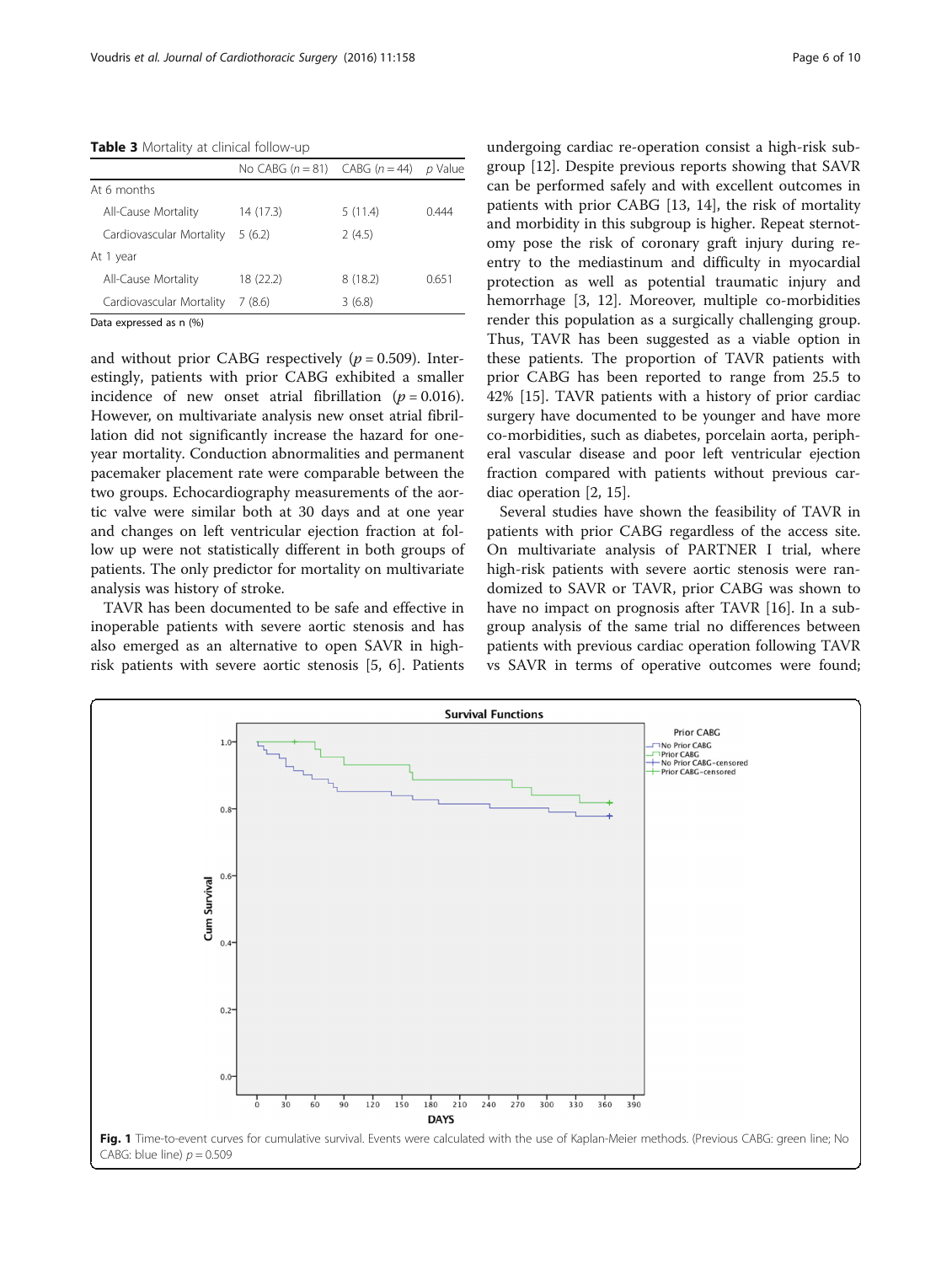<span id="page-6-0"></span>

|                                    | No CABG $(n = 75)$ | CABG $(n=45)$    | $p$ Value |
|------------------------------------|--------------------|------------------|-----------|
| At 30 Days                         |                    |                  |           |
| Aortic Valve Area, cm <sup>2</sup> | $1.62 \pm 0.31$    | $1.64 \pm 0.25$  | 0.655     |
| LVEF, %                            | $57.1 \pm 9.6$     | $47.2 \pm 14.3$  | < 0.001   |
| Aortic Valve Mean Gradient, mm Hg  | $10.2 \pm 3.9$     | $9.7 \pm 3.3$    | 0.534     |
| Aortic Valve Peak Gradient, mm Hg  | $20.1 \pm 7.0$     | $19.9 \pm 6.9$   | 0.923     |
| LVIDs, cm                          | $3.59 \pm 0.66$    | $4.30 \pm 1.0$   | < 0.001   |
| LVIDd, cm                          | $5.13 \pm 0.64$    | $5.64 \pm 0.82$  | < 0.001   |
| $\Delta$ LVEF, %                   | $2.6 \pm 9.6$      | $3.6 \pm 7.7$    | 0.560     |
| $\Delta$ LVIDs, cm                 | $-0.06 \pm 0.51$   | $-0.27 \pm 0.46$ | 0.028     |
| $\Delta$ LVIDd, cm                 | $0.02 \pm 0.52$    | $-0.15 \pm 0.61$ | 0.119     |
| AV Regurgitation Moderate/Severe   | $\mathbf 0$        | $\circ$          |           |
| MV Regurgitation Moderate/Severe   | 9(12.2)            | 9(20.0)          | 0.295     |
| At One Year                        | No CABG $(n = 48)$ | CABG $(n=28)$    |           |
| Aortic Valve Area, cm <sup>2</sup> | $1.66 \pm 0.40$    | $1.82 \pm 0.35$  | 0.079     |
| LVEF, %                            | $60.0 \pm 8.1$     | $43.9 \pm 16.1$  | < 0.001   |
| Aortic Valve Mean Gradient, mm Hg  | $11.6 \pm 6.4$     | $10.0 \pm 4.0$   | 0.234     |
| Aortic Valve Peak Gradient, mm Hg  | $22.8 \pm 12.3$    | $19.0 \pm 5.9$   | 0.137     |
| <b>LVIDs</b>                       | $3.39 \pm 0.46$    | $4.55 \pm 1.37$  | < 0.001   |
| LVIDd, cm                          | $5.02 \pm 0.49$    | $5.80 \pm 1.09$  | < 0.001   |
| $\Delta$ LVEF, %                   | $3.5 \pm 7.9$      | $4.9 \pm 7.7$    | 0.470     |
| $\Delta$ LVIDs, cm                 | $-0.21 \pm 0.55$   | $-0.18 \pm 0.63$ | 0.868     |
| $\Delta$ LVIDd, cm                 | $-0.07 \pm 0.54$   | $-0.02 \pm 0.66$ | 0.758     |
| AV Regurgitation Moderate/Severe   | $\mathbf 0$        | $\circledcirc$   |           |
| MV Regurgitation Moderate/Severe   | 6(12.5)            | 4(14.2)          | 1.0       |

LV EF Left ventricular ejection fraction, LVIDs Left ventricular diameter at end systole, LVIDd Left ventricular diameter at end diastole. Δ calculated from baseline pre procedure measurements, AV Aortic valve, MV Mitral valve

however, a trend towards greater all-cause mortality was seen in the TAVR group at 2 years [[17\]](#page-8-0). Similarly, in a recent report from the European SOURCE XT registry, which included 2.688 patients who underwent TAVR with the SAPIEN XT valve, prior CABG was not associated with one year mortality [[18\]](#page-8-0). These findings are in accordance with data from FRANCE 2 Registry in which 30-day and one-year mortality from all causes did not differ according to history of CABG [\[19\]](#page-8-0). Moreover, there were no significant differences in VARC complications (myocardial infarction, stroke or vascular and bleeding complications). On multivariate analysis, CABG was not associated with greater one year post-TAVR mortality. In their study of 201 patients, 140 (70%) of whom underwent TAVR through trans-arterial approach and 61 patients through TA approach, Ducrocq et al. reported similar mortality rates in TAVR patients irrespective of prior CABG history and concluded that TAVR is an attractive option in high risk population with symptomatic severe aortic stenosis and previous heart surgery [[8\]](#page-8-0).

Currently, only a few studies have reported on prognosis after TA-TAVR in relation to prior CABG and the exact impact of previous cardiac operation on mortality after TA-TAVR is not well established. In a retrospective study of 566 patients, 110 (19.4%) with a history of prior CABG, who underwent TA-TAVR from the Italian Registry all-cause and cardiovascular mortality at 30 days and survival at one and two years were similar between patients with and without prior CABG [[2\]](#page-8-0). Additionally, there were no significant differences between the two groups in terms of post-procedure complications. In line with the above study, no differences in the short-term and long-term mortality were documented between propensity-matched subgroups of 45 TAVR patients with and 45 TAVR patients without prior CABG in a study by Papadopoulos et al. [[20\]](#page-8-0). Echocardiography at 4 years showed no differences in left ventricular ejection fraction, effective orifice valve area and mean trans-valvular gradient between the two groups in this study. The findings of the above studies were also comparable with reports by Drews et al. [[21\]](#page-8-0), and Walther et al. [\[22](#page-8-0)] and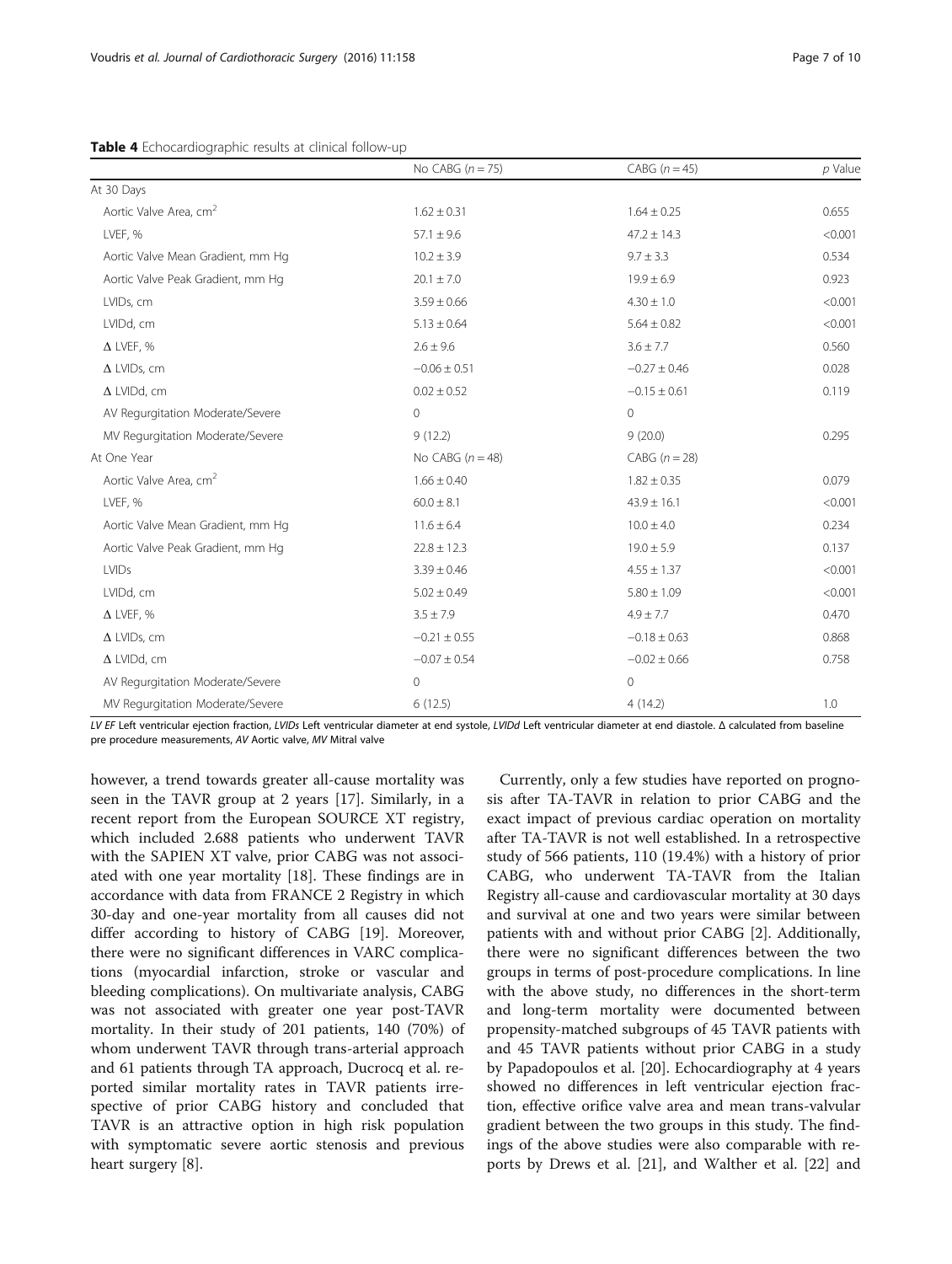indicate that prior CABG does not have a significant impact morbidity and mortality in patients undergoing TA-TAVR.

Our results are in accordance with the existing literature. Mortality at six months and one year follow up were similar between the two groups, while echocardiography data at 30 days and one year with respect to aortic valve orifice, and trans-valvular gradient were not different. Moderate/severe mitral valve regurgitation frequency at 30 days and one-year after valve implantation was similar between the two groups and improved from the pre procedure one. Toggweiler et al. in their study on patients with moderate and severe mitral valve regurgitation had previously reported an improvement in mitral regurgitation in 55% of patients with moderate or severe MR after TAVR at one-year follow up [\[23](#page-9-0)]. Additionally, a lower incidence of new onset atrial fibrillation was observed post-procedure in patients with prior CABG (11.1 vs. 30.9%,  $p = 0.016$ ). Higher prevalence of permanent pacemaker and implantable cardioverter defibrillator observed preoperatively in the CABG population could account for this finding. Yet, when adjusted for presence of permanent pacemaker and implantable cardioverter defibrillator, incidence of atrial fibrillation remained significantly higher in the non CABG population  $(p = 0.024)$ . Furthermore, on multivariate analysis new onset atrial fibrillation was not predictor for all-cause mortality at one year. Cardiac surgery has been shown to increase susceptibility to atrial fibrillation in previous studies [[24, 25](#page-9-0)]. In our study the prevalence of pre procedure atrial fibrillation was not statistically different in patients with prior CABG (44.4 vs. 33.3%,  $p = 0.251$ ). The deleterious impact of atrial fibrillation on TAVR patients was recently underscored in a sub-analysis from PART-NER trial [\[26](#page-9-0)]. Patients who converted from sinus rhythm to atrial fibrillation by discharge had the highest rates of all-cause mortality at 30 days (adjusted HR = 3.41;  $p = 0.0002$ ) and over 2-fold difference at 1 year (adjusted HR = 2.14;  $p < 0.0001$ ). The presence of atrial fibrillation on baseline or discharge ECG was a predictor of one-year mortality. Similarly, in the FRANCE 2 Registry pre-existing and new-onset atrial fibrillation are both associated with higher mortality and morbidity after TAVR [[27\]](#page-9-0). In another study new onset atrial fibrillation was detected in 21% of patients; 50% of all the episodes occurred in the initial 24 h after the procedure [\[28](#page-9-0)]. TA approach was observed to an important predictor of new onset atrial fibrillation and is associated with a prolongation of intensive care unit and hospital stay. In a recent meta-analysis of twenty-six studies, 14,078 patients undergoing TAVR, of whom 33.4% had pre-existing

atrial fibrillation and 17.5% had new onset atrial fibrillation, were assessed for early and long-term allcause mortality, cardiovascular mortality and cerebrovascular events. New onset atrial fibrillation patients showed similar short- and long-term all-cause mortality when compared to patients in sinus rhythm, whereas a non-significant increase in the incidence of cerebrovascular events was observed at long-term follow-up [\[29](#page-9-0)]. On the same line in another study new onset atrial fibrillation was not associated with higher stroke or mortality rates at 30 days or one year of follow-up [\[30](#page-9-0)]. In multivariate analysis, atrial fibrillation pre-procedure but not new onset atrial fibrillation was a significant predictor of mortality throughout the follow-up period (HR 2.2,  $p = 0.003$  at 30 days, and HR 1.5,  $p = 0.39$ , respectively).

From the technical point of view, procedure duration in hours, life threatening bleeding and units of blood transfused were not different between patients with and without prior CABG supporting the concept that chest reentry during TA-TAVR does not represent a substantial surgical challenge. Increased incidence of major bleeding was observed in both groups, a finding related to a combination of low baseline hemoglobin with modest peri-procedural blood loss on a high risk population. An identifiable source of bleeding was present in only a few cases and no statistical significant difference in the incidence was observed between the two groups. Our results show that adhesions and scar tissue in the apical area were not limiting factors for chest re-entry through apical access. In fact, the presence of adhesions may actually prevent myocardial tissue trauma and hemorrhage after valve implantation and apical closure, as shown by the lack of peri-operative myocardial infarction in our study patients. The potential role of patent grafts on minimizing the consequences of coronary ostia obstruction by calcium displacement or debris embolization of the coronary arteries following prosthetic valve deployment is a possible explanation for the above findings as well.

Permanent neurologic defects remain a concern in highrisk patients undergoing cardiac surgery. Stroke rate in our study, was 1.2% for patients without and 0% for patients with prior CABG undergoing TA-TAVR and were in accordance with previously published data after TA-TAVR in patients with and without prior CABG [[8](#page-8-0), [9,](#page-8-0) [31, 32](#page-9-0)]. Furthermore, history of stroke was the only predictor of one year mortality on multivariate analysis. This improvement in the prevalence of stroke certainly represents a powerful advantage of TA-TAVR in high risk patients.

## Limitations

The present study does have some limitations. This is a retrospective report from a single site and with that comes unavoidable selection and institutional biases.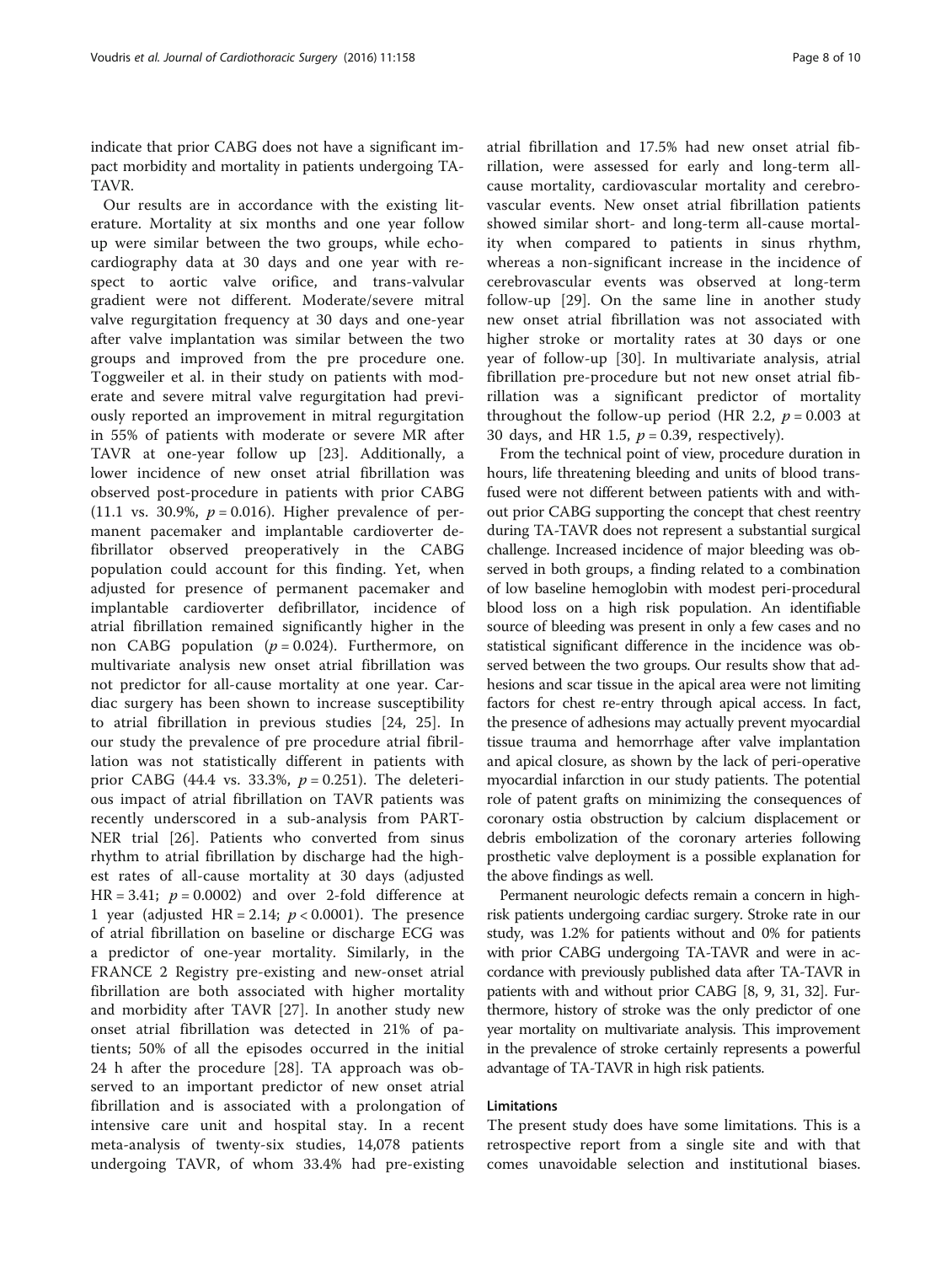<span id="page-8-0"></span>Larger randomized trials are required to document definitive results. Patients included in the study were treated with either the first (Edwards SAPIEN™), second (Edwards SAPIEN XT™) or third generation (Edwards SAPIEN 3™) balloon-expandable valve. This may influence the short-term and long-term clinical outcome.

## Conclusions

TA TAVR in patients with prior CABG appears to be safe and can be carried out with similar results in terms of mortality compared with patients undergoing TAVR as their first cardiac operation. TA-TAVR represents an alternative treatment option to redo SAVR in this high risk population. The decision regarding the final treatment approach should be individualized on each single patient after taking into consideration age, the associated co-morbidities and the need for revascularization.

#### Abbreviations

CABG: Coronary artery bypass grafting; CI: Confidence interval; HR: Hazard ratios; NYHA: New York Heart Association classification; SAVR: Surgical aortic valve replacement; STS: Society for Thoracic Surgeons; TA: Transapical approach; TAVR: Transcatheter aortic valve replacement; VARC: Valve Academic Research Consortium

#### Funding

No funding was received for this study.

#### Availability of data and materials

Please contact author for data requests.

#### Authors' contributions

KV: manuscript drafting, critical revision of manuscript, acquisition of data, analysis and interpretation of data. SCW: critical revision of manuscript, acquisition of data. RK,PK,AdB, JW: analysis and interpretation of data. RD,KK,LK,RS,: critical revision of manuscript, acquisition of data. DM,HS,NS,RM,GB: revision of draft, acquisition of data. SA: critical revision of manuscript, acquisition of data. AS: critical revision of manuscript, acquisition of data, analysis and interpretation of data, final approval to be published. All authors read and approved the final manuscript.

#### Competing interests

Dr. Wong, Dr. Bergman and Dr. Salemi received honorarium as speakers and proctors for Edwards Lifesciences. Dr. Devereux received honorarium as speaker for Edwards Lifesciences. The remaining authors have no relevant disclosures.

#### Consent for Publication

Not applicable

#### Ethics approval and consent to participate

This study was approved by the Weill Cornell Medical College Institutional Review Board.

#### Author details

<sup>1</sup>William Acquavella Heart Valve Center, New York-Presbyterian Hospital/Weill Cornell Medical College, 525 East 68th St., New York, NY, USA. <sup>2</sup>Department of Cardiothoracic Surgery, New York-Presbyterian Hospital/Weill Cornell Medical College, 525 East 68th St., New York, NY, USA. <sup>3</sup>Department of Cardiology, New York-Presbyterian Hospital/Weill Cornell Medical College, 525 East 68th St., New York, NY, USA. <sup>4</sup>Department of Anesthesiology, New York-Presbyterian Hospital/Weill Cornell Medical College, 525 East 68th St., New York, NY, USA. <sup>5</sup>Department of Cardiology, Duke University Medical Center and the Duke Clinical Research Institute, Durham, NC, USA.

#### Received: 11 February 2016 Accepted: 23 November 2016 Published online: 29 November 2016

#### References

- 1. Walther T, Blumenstein J, van Linden A, Kempfert J. Contemporary management of aortic stenosis: surgical aortic valve replacement remains the gold standard. Heart. 2012;98 Suppl 4:iv23–9.
- 2. D'Onofrio A, Rubino P, Fusari M, et al. Impact of previous cardiac operations on patients undergoing transapical aortic valve implantation: results from the Italian Registry of Transapical Aortic Valve Implantation. Eur J Cardiothorac Surg. 2012;42:480–5.
- 3. Byrne JG, Karavas AN, Filsoufi F, et al. Aortic valve surgery after previous coronary artery bypass grafting with functioning internal mammary artery grafts. Ann Thorac Surg. 2002;73:779–84.
- 4. Cohn LH. Evolution of redo cardiac surgery: review of personal experience. J Card Surg. 2004;19:320–4.
- 5. Smith CR, Leon MB, Mack MJ, et al. Transcatheter versus surgical aortic-valve replacement in high-risk patients. N Engl J Med. 2011;364:2187–98.
- 6. Leon MB, Smith CR, Mack M, et al. Transcatheter aortic-valve implantation for aortic stenosis in patients who cannot undergo surgery. N Engl J Med. 2010;363:1597–607.
- 7. Wendler O, Walther T, Nataf P, et al. Trans-apical aortic valve implantation: univariate and multivariate analyses of the early results from the SOURCE registry. Eur J Cardiothorac Surg. 2010;38:119–27.
- 8. Ducrocq G, Al-Attar N, Himbert D, et al. Farly and mid-term outcomes in patients undergoing transcatheter aortic valve implantation after previous coronary artery bypass grafting. Eur J Cardiothorac Surg. 2012;41:499–504.
- 9. Wilbring M, Tugtekin SM, Alexiou K, Simonis G, Matschke K, Kappert U. Transapical transcatheter aortic valve implantation vs conventional aortic valve replacement in high-risk patients with previous cardiac surgery: a propensity-score analysis. Eur J Cardiothorac Surg. 2013;44:42–7.
- 10. Kappetein AP, Head SJ, Genereux P, et al. Updated standardized endpoint definitions for transcatheter aortic valve implantation: the Valve Academic Research Consortium-2 consensus document (VARC-2). Eur J Cardiothorac Surg. 2012;42:S45–60.
- 11. Zierer A, Wimmer-Greinecker G, Martens S, Moritz A, Doss M. The transapical approach for aortic valve implantation. J Thorac Cardiovasc Surg. 2008;136: 948–53.
- 12. Jones JM, O'Kane H, Gladstone DJ, et al. Repeat heart valve surgery: risk factors for operative mortality. J Thorac Cardiovasc Surg. 2001;122:913–8.
- 13. Sundt 3rd TM, Murphy SF, Barzilai B, et al. Previous coronary artery bypass grafting is not a risk factor for aortic valve replacement. Ann Thorac Surg. 1997;64:651–7. discussion 657–8.
- 14. Redlich K, Khaladj N, Peterss S, et al. Conventional aortic valve replacement in patients with concomitant coronary artery disease and previous coronary artery bypass grafting in the era of interventional approaches. Eur J Cardiothorac Surg. 2011;40:455–62.
- 15. Minha S, Magalhaes MA, Barbash IM, et al. Impact of previous coronary artery bypass grafting on patients undergoing transcatheter aortic valve implantation for aortic stenosis. Am J Cardiol. 2014;113:1222–7.
- 16. Kodali SK, Williams MR, Smith CR, et al. Two-year outcomes after transcatheter or surgical aortic-valve replacement. N Engl J Med. 2012;366:1686–95.
- 17. Greason KL, Mathew V, Suri RM, et al. Transcatheter versus surgical aortic valve replacement in patients with prior coronary artery bypass graft operation: a PARTNER trial subgroup analysis. Ann Thorac Surg. 2014;98:1–7. discussion 7–8.
- 18. Schymik G, Lefevre T, Bartorelli AL, et al. European experience with the second-generation Edwards SAPIEN XT transcatheter heart valve in patients with severe aortic stenosis: 1-year outcomes from the SOURCE XT Registry. JACC Cardiovasc Interv. 2015;8:657–69.
- 19. Castellant P, Didier R, Bezon E, et al. Comparison of Outcome of Transcatheter Aortic Valve Implantation With Versus Without Previous Coronary Artery Bypass Grafting (from the FRANCE 2 Registry). Am J Cardiol. 2015;116:420–5.
- 20. Papadopoulos N, Ilioska P, Fichtlscherer S, et al. Transapical aortic valve implantation in patients with previous cardiac surgery. Ann Thorac Surg. 2014;97:37–42.
- 21. Drews T, Pasic M, Buz S, et al. Transapical aortic valve implantation after previous heart surgery. Eur J Cardiothorac Surg. 2011;39:625–30.
- 22. Walther T, Falk V, Borger MA, et al. Transapical aortic valve implantation in patients requiring redo surgery. Eur J Cardiothorac Surg. 2009;36:231–4. discussion 234–5.